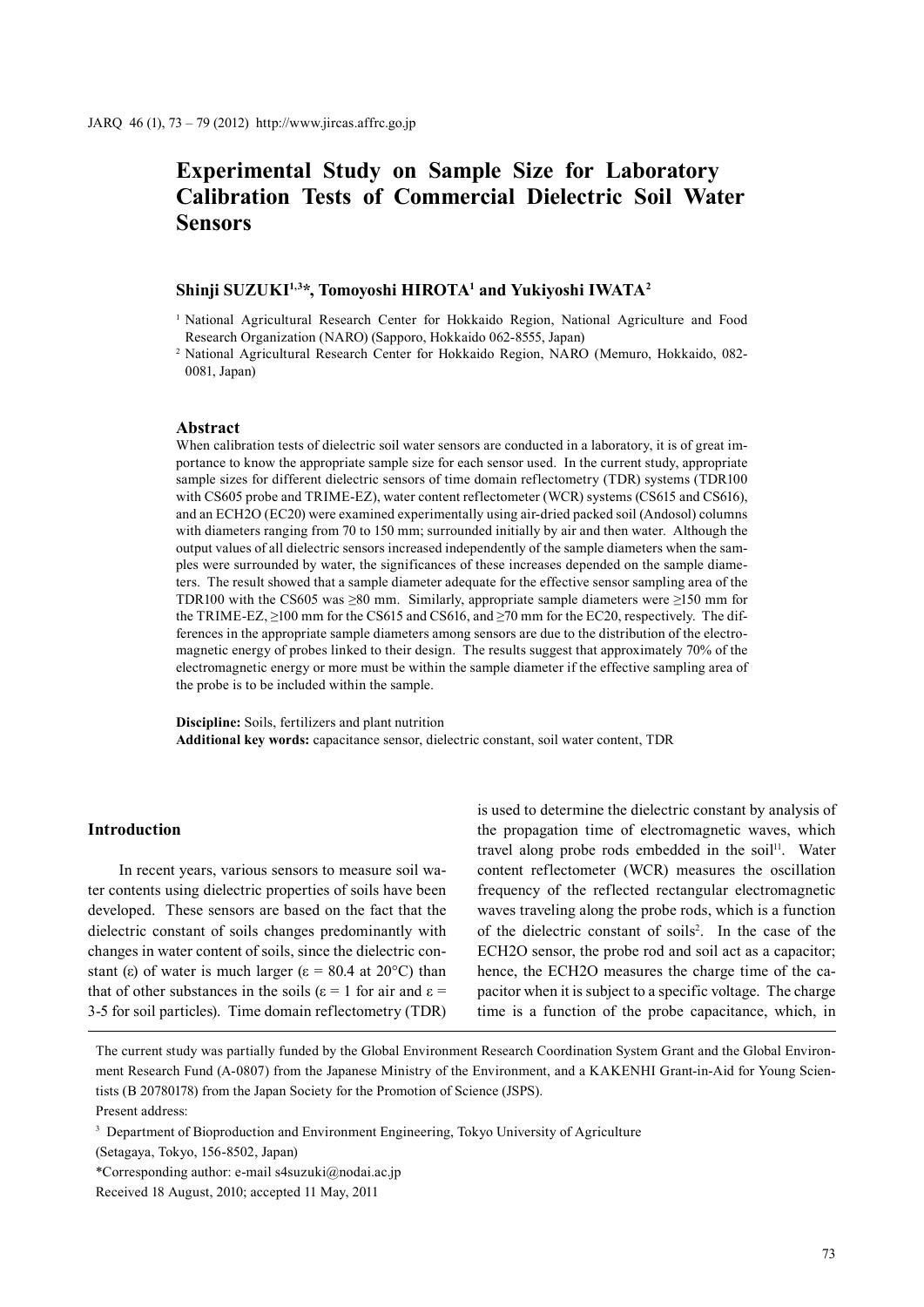turn, is directly related to the dielectric constant of the soil surrounding the probe<sup>7</sup>. These dielectric soil water sensors are now commercially available enabling in-situ, long-term, and multiple monitoring of soil water content.

Since these sensors measure the dielectric constant or relevant dielectric properties of soils dependent on the amount of soil water, a relationship between the output value of the sensors and the soil water content (i.e. a calibration equation) is required to determine the soil water content. However, the sample size used when the calibration equations are determined in a laboratory is of great concern, because the dielectric properties of the materials surrounding soil samples subject to the test might affect the measurement, resulting in a critical error during in-situ monitoring of the soil water dynamics. Ferré et al.4 defined the sensor sampling volume (i.e. the necessary sample size) as the region of the porous medium that contributes to the measurement, namely; "changes in the properties of the porous medium outside this volume have no significant influence on the response of the instrument". To clarify this, Knight<sup>5</sup> and Knight et al.<sup>6</sup> proposed numerical solutions to analyze the spatial sensitivity of TDR probes associated with the two-dimensional electromagnetic energy distribution in the plane perpendicular to the longitudinal axis of the TDR probe rods. Ferré et al.<sup>4</sup> applied these analysis results to determine the sampling area in the plane perpendicular to TDR probes with various designs. Baker and Lascano<sup>1</sup> experimentally visualized a three-dimensional measurement sensitivity distribution around a two-rod TDR probe. These approaches determine the sensor sample size to be the region where a certain proportion of the measurement sensitivity or the electromagnetic energy concentrates around the TDR probe (i.e. the effective sensor sampling area). For example, Baker and Lascano<sup>1</sup> reported that the effective sensor sampling area with minimal loss of accuracy was that included approximately 40% of the measurement sensitivity. Similarly, Petersen et al.<sup>10</sup> reported that the effective sensor sampling area should contain approximately 95% of the electromagnetic energy. However, the distribution of the electromagnetic energy changes greatly depending on the probe designs<sup>4</sup>. Because there is no evidence regarding the effect of changes in the dielectric constant outside the soil sample on the measurement, the ability of these approaches to specify an appropriate sample size for each type of dielectric soil water sensor remains uncertainty.

In the current study, we experimentally examined the effect of changes in the dielectric constant outside the soil samples on the outputs of dielectric soil water sensors, and assessed these experimental results in relationship to the electromagnetic energy concentrated in the samples. The objective of our study was to find the appropriate soil sample size for several commercially available water content sensors, which is particularly important when calibration tests are undertaken in a laboratory. Provided that the soil sample volume is sufficient, measurement values should remain constant, even if the dielectric constant around the sample changes greatly. Therefore, measurements were performed using soil columns surrounded by two different media with very different dielectric constants (air,  $\varepsilon = 1$ , and water,  $\varepsilon = 80.4$ ) after verifying the methodology.

## **Materials and methods**

TDR100 (Campbell Scientific, Logan, UT, USA) and TRIME-EZ (Imko GmbH, Ettlingen, Germany) were used as the TDR systems. The wave guide used for the TDR100 was a CS605 (Campbell Scientific, Logan, UT, USA). The CS605 consists of three parallel stainless steel rods, each 300 mm long and 4.75 mm in diameter, spaced 22 mm apart. The TRIME-EZ had two rods, 160 mm long and 6 mm in diameter, spaced at 40 mm. The TDR100 with CS605 outputs a dielectric constant, while the result of the TRIME-EZ measurement is a voltage (mV) which is proportional to the dielectric constant. CS615 and CS616 (Campbell Scientific) were used as the WCR, and an EC20 (Decagon Devices, Inc., Pullman, WA, USA) was used as the ECH2O. Both the CS615 and

|                       | TDR100 with CS605         | TRIME-EZ     | CS615            | CS616                 | ECH <sub>2</sub> O |
|-----------------------|---------------------------|--------------|------------------|-----------------------|--------------------|
| Output value and unit | Dielectric constant (-)   | Voltage (mV) | Wave period (ms) | Wave period $(\mu s)$ | Voltage (mV)       |
| Number of rods        |                           | ∍            |                  |                       |                    |
| Length (mm)           | 300                       | 160          | 300              | 300                   | 200                |
| Diameter (mm)         | 4.75                      | 6            | 3.2              | 3.2                   | 1(thickness)       |
| Rod spacing (mm)      | 22                        | 40           | 32               | 32                    | 32(width)          |
|                       | (44 mm from side to side) |              |                  |                       |                    |

**Table 1. Specifications of the soil water content sensors and probes used**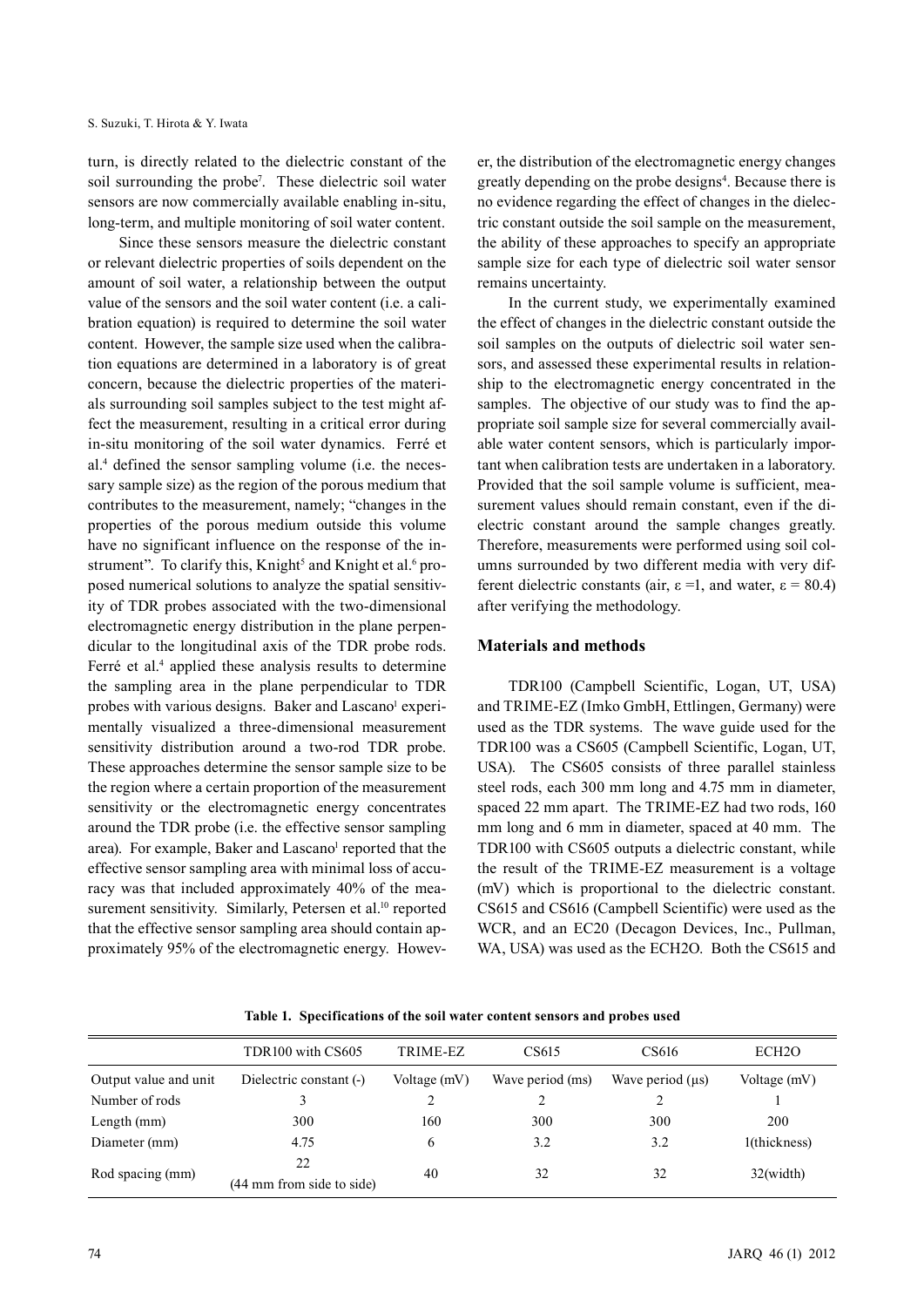| Particle size distribution <sup>1</sup> (g kg <sup>-1</sup> ) Texture <sup>1</sup> |      |      |              | $EC_{1.5}{}^{2}$ | Organic                    |
|------------------------------------------------------------------------------------|------|------|--------------|------------------|----------------------------|
| Sand                                                                               | Silt | Clay |              | $(dS \, m^{-1})$ | carbon<br>$(g \; kg^{-1})$ |
| 432                                                                                | 354  | 214  | Clay<br>Loam | 0.09             | 46.5                       |

**Table 2. Selective soil physical and chemical properties of an Andosol (Melanaquand)**

<sup>1</sup> International Soil Science Society classification.

<sup>2</sup> Electrical conductivity measured on a 1:5 soil-water solution.

CS616 consist of two parallel stainless steel rods, 300 mm long and 3.2 mm in diameter, with spacing of 32 mm. The CS616 is an improved version of the CS615<sup>3</sup>. The results for both the CS615 and CS616 are reported in terms of the wave period (ms and μs for the CS615 and CS616, respectively), which is the inverse of the oscillation frequency. The EC20 consists of a  $32 \times 200$  mm plate with 1 mm thickness, which outputs a voltage (mV) proportional to the charge time measured. The specifications of the sensors and probes used are summarized in Table 1.

The soil used for the current study was an Andosol collected from the experimental field of the National Agricultural Research Center for the Hokkaido Region, Sapporo, Japan (43° 00' N, 141° 25' E). The soil was classified as a Melanaquand<sup>12</sup>. Selected soil physical and chemical properties are given in Table 2. Since the magnitude of electrical conductivity ( $EC_{1.5}$ ) was 0.09 dS m<sup>-1</sup>, we assumed that the measurements would not be affected by the dissolved solutes in the soil. PVC tubes of 3 mm in thickness and 340 mm in length with inner diameters of 70, 80, 100, and 150 mm were prepared. The dielectric constant of the PVC is 2.8 to 3.113 which is close to that of air. The bottom end of each tube was closed, and the top end was left open. In the current study, we used air-dried soil to facilitate the experiment, for example, eliminating the need to prevent evaporation and enhancing the uniformity of soil packing. The air-dried soil  $(0.08 \text{ kg kg}^{-1})$  in mass water content) was sieved with a mesh size of 2 mm and packed into the tubes to a height of 335 mm so that the bulk density of the samples corresponded to  $0.900 \pm$  $0.004$  Mg m<sup>-3</sup>.

Soil columns with three replications of each of the different diameters were prepared, and a probe was inserted vertically into each. Each soil column with the probe was then placed into a container  $(640 \times 440 \text{ mm in})$ cross-sectional area and 380 mm in height) (Fig. 1). The sensors were connected to the CR10X (Campbell Scientific, Logan, UT, USA) and measurements were performed at 20°C. Afterward, the container was filled with





A soil column with a dielectric water content sensor probe is surrounded by air (a) and water (b). The diameter of the soil column (*D*) ranged from 70 to 150 mm. For the measurement using EC20, a soil column with diameter of 55 mm was also incorporated into a set of columns.

distilled deionized water until the water level reached a height equivalent to that of the surface of the soil sample, fully surrounding the PVC tube by water, whereupon the measurements were repeated (Fig. 1). For the measurement using EC20, a soil column of equivalent length with diameter of 55 mm was also incorporated into a set of the columns. The effect of environmental surroundings with different dielectric constants (air vs. water) on the output of each of the soil water sensors was assessed by the ttest, and the standard error of the means was also calculated. The t-test differences were considered significant at  $P < 0.05$ .

Among the sensors used in the current study, only the TDR100 with the CS605 outputs a dielectric constant which is quantitatively comparable between different media. Therefore, the methodology adopted in the current study was verified using the TDR100 with the CS605. Namely, the same PVC tubes with diameters of 70, 80, 100, and 150 mm used in the above mentioned measurements were filled with distilled deionized water, and three replications of each of the different diameters were prepared. Each water column was placed into the same container as previously described. The CS605 was vertically inserted into the column, and the dielectric conductivity of the water in the column was measured at a temperature of 20°C (Fig. 2). This test was conducted to evaluate the effect of the dielectric constant outside the columns on the measurements when the materials inside the tubes had high dielectric constant (i.e. water). The effect of differences in the diameter of water columns on the measurement of the dielectric constant was assessed using the analysis of variance (ANOVA) with a signifi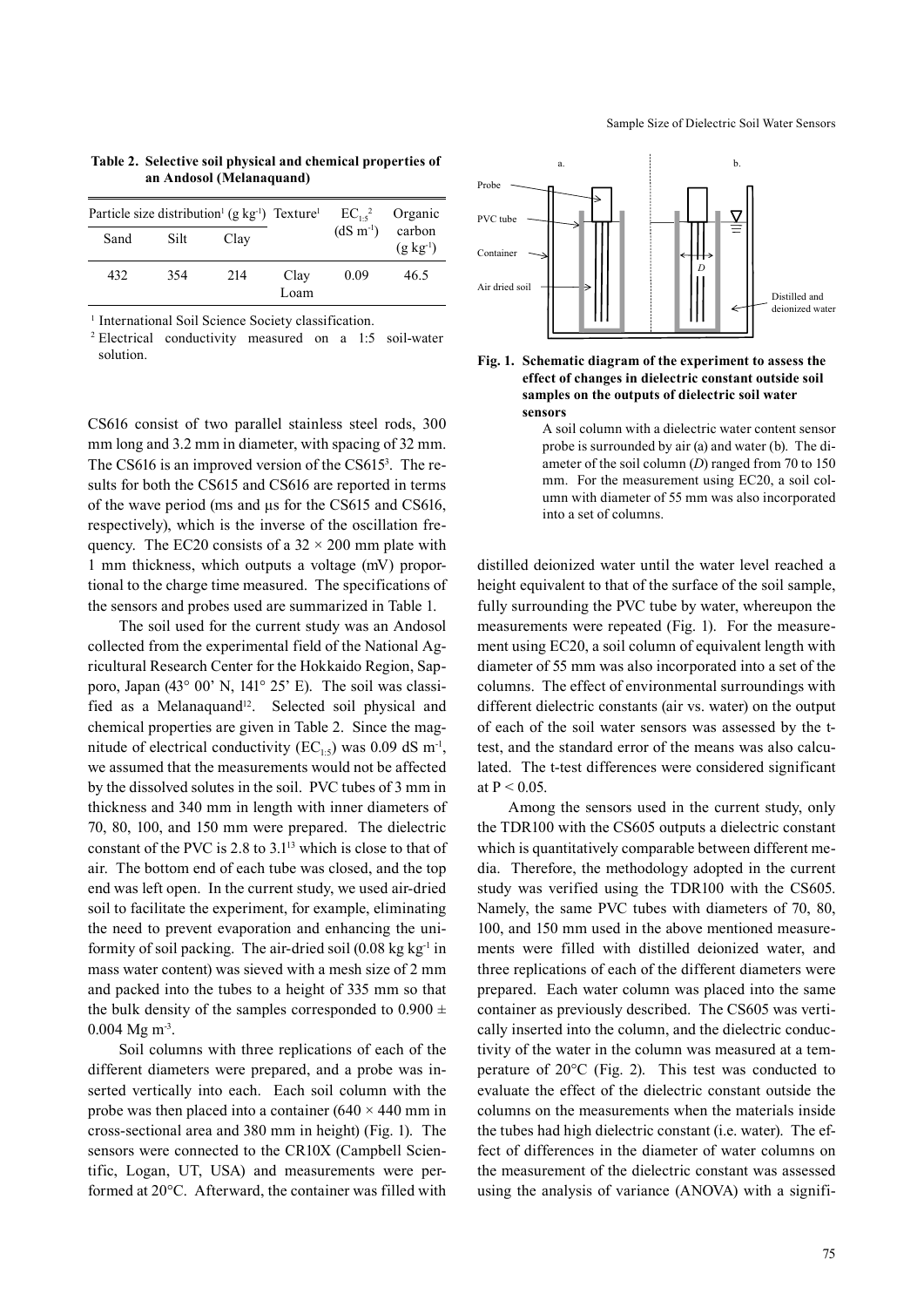S. Suzuki, T. Hirota & Y. Iwata



**Fig. 2. Schematic diagram of the experiment to assess the effect of sample diameter on measurement of the dielectric conductivity of water**

> The diameter of the soil column (*D*) ranged from 70 to 150 mm.

cant level of  $P < 0.05$ . Means were compared by the least significant difference (LSD) test when the *F*-test was significant.

Further, there was concern that the dielectric constant of the air-dried soil used was too low for measurements by the dielectric soil water sensors used in the current study. For TDR100, for example, the propagation time of the electromagnetic wave shortens with decreasing soil water content, hampering analysis of the electromagnetic waves. To evaluate the accuracy of measuring the dielectric constant of air-dried soil, the dielectric constants of the benzene, toluene, diethyl ether, chloroform, and acetic acid contained in glass vessels of 350 mm in length with diameters of 100 mm were measured by the TDR100 with CS605 at a temperature of 25°C. The diameter of the glass vessels (100 mm) was determined based on the results of previously described tests (see Figs. 3 and 5) and the laboratory facilities. The dielectric constants of those solvents are very small compared to water. The dielectric constant of the benzene, toluene, diethyl ether, chloroform, and acetic acid is reported as 2.3 (20 $^{\circ}$ C), 2.4 (25 $^{\circ}$ C), 4.3 (20 $^{\circ}$ C), 4.8 (20 $^{\circ}$ C), and 6.2, respectively<sup>8</sup> (the temperature at which the dielectric constant of the acetic acid was measured is not listed in the literature). By comparing the measured and published data regarding the dielectric constants of those solvents, the applicability of the use of air-dried soil was tested.

## **Results and discussion**

When the soil samples were surrounded by air, there was little difference in the dielectric constants measured by the TDR100 with the CS605 among the samples of various diameters (Fig. 3). When the samples were surrounded by distilled-deionized water, a significant increase in the dielectric constant was observed for the sample diameter of 70 mm ( $P < 0.05$ , Fig. 3). Although the dielectric constant of the samples with diameters of 80, 100, and 150 mm also increased with the change in the surrounding medium, the increases were slight and insignificant ( $P > 0.05$  for each diameter, Fig. 3). In addition, the results indicate that the dielectric constant of the packed air-dried samples was 4 (Fig. 3). Further, the dielectric constants of solvents measured by TDR100 with CS605 ranged from 2.3 to 6.2 and remarkably agreed with the literature data (Fig. 4). The coefficient of determination  $(r^2)$  and the root mean square error (RMSE) between the measured and published (i.e. in literature) dielectric constants of the solvents were 0.9998 and 0.04, respectively, thus indicating that the dielectric constant of the air-dried soil was measured accurately. As shown in Fig. 5, the dielectric constant of the water column with diameter of 70 mm was significantly small ( $P < 0.05$ ,  $\epsilon$ 80) compared with other sample diameters, while those of water columns with diameters of 80, 100, or 150 mm were close to 80.4 which is the dielectric constant of water. If the soil sample diameter is sufficiently larger than the effective sampling area of the sensor, changes in the dielectric constant of the surrounding medium should not affect the measurement. For a soil sample diameter of 70 mm, the effective sampling area of the TDR100 with CS605 included some of the surrounding medium, indicating that changes in the dielectric constant of the surrounding medium from 1 (air) to 80.4 (water) resulted in a significant increase in the measurement value (Fig. 3). In the case of soil samples surrounded by air, the small difference in dielectric constant among the soil sample diameters was due to the similarity of the dielectric constants between the air-dried soil sample and the surrounding air (Fig. 3). For the same reason, measurement of the dielectric constant of water in the column of 70 mm diameter resulted in underestimation (Fig. 5). Consequently, the results showed that the area of samples with diameters  $> 80$  mm exceeded the effective sampling area of the TDR100 with CS605.

For the other sensors, output values increased for all soil sample diameters when the samples were surrounded by distilled-deionized water (Fig. 6). Since these changes in output values resembled the case of the TDR100 with the CS605 shown in Fig. 3, which accuracy to measure the dielectric constant of the air-dried soil was verified, it is suggested that measurements on the air-dried soil samples performed by the TRIME-EZ, CS615, CS616, and EC20 were also reliable. Further, the significances of the increases of the output values depended on the sample diameters, indicating that the soil sample diameters that contained effective sensor sampling area were ≥150 mm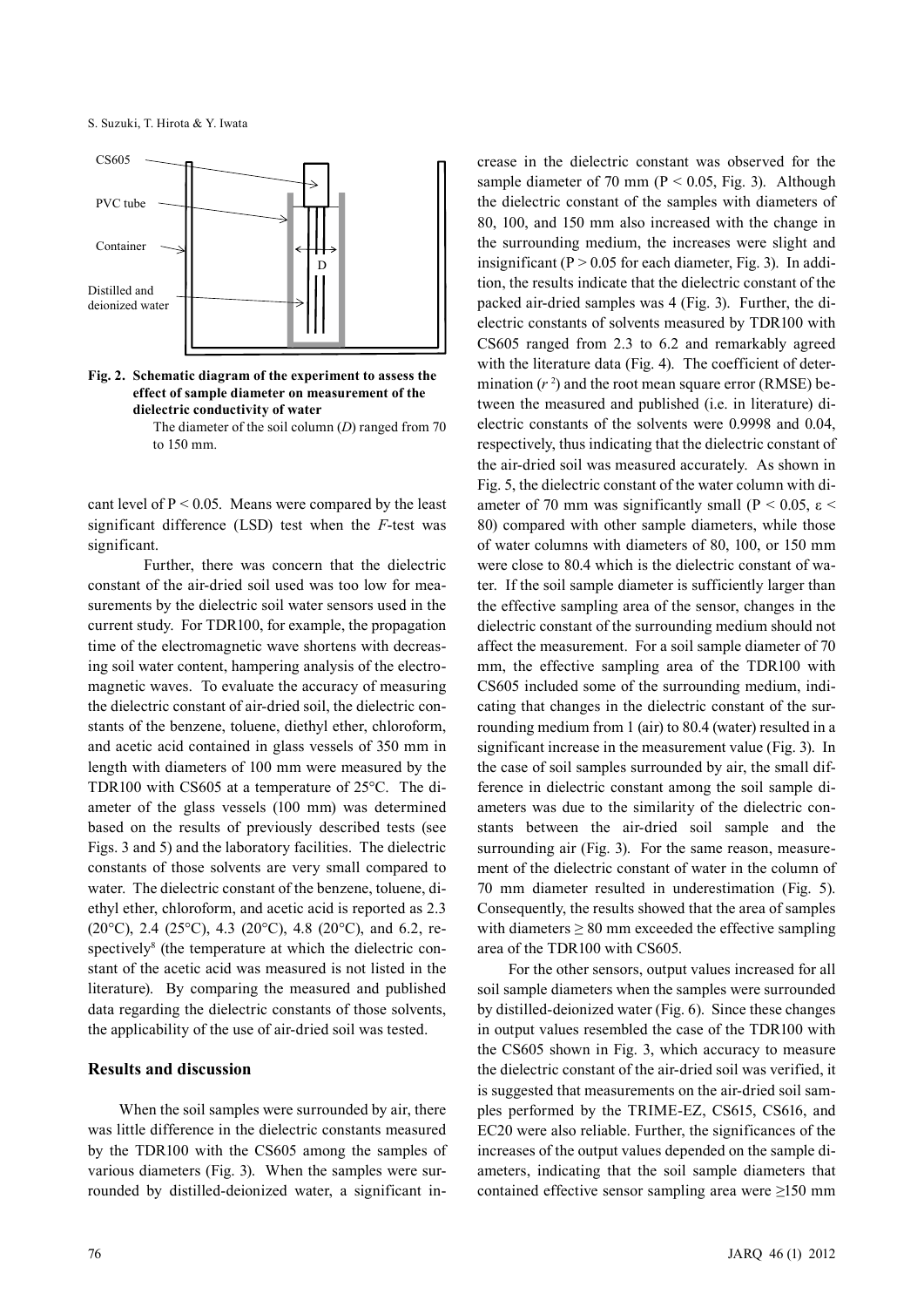



Vertical bars represent standard error of the means. '\*' indicates that there is a significant difference between samples surrounded by air and water at each diameter ( $P < 0.05$ ). 'ns' represents not significant.



**Fig. 4. Comparison of dielectric constants of solvents between data referred to in literature7 and measured by TDR100 with CS605** *r* 2 and RMSE are the coefficient of determination and root mean square error, respectively.  $\bigcirc$ : Benzene,  $\blacksquare$ : Toluene,  $\blacktriangle$ : Diethyl ether,  $\square$ : Chloroform,  $\square$ : Acetic acid

for the TRIME-EZ,  $\geq 100$  mm for the CS615 and CS616, and  $\geq$ 70 mm for the EC20 (Fig. 6a–d). It is noteworthy that the necessary sample size for the TRIME-EZ was approximately twice that for the TDR100 with the CS605 despite similar rod diameters and spacings (Fig. 2 and Ta-



Sample Size of Dielectric Soil Water Sensors



**distilled water column with diameters of the sample** Vertical bars represent standard error of the means. Means denoted with the same letters do not differ significantly at the  $P = 0.05$  level.

ble 1). Ferré et al.<sup>4</sup> demonstrated that the sensor sampling area increases with both diameter and rod spacing and that two-rod probes have a much larger sampling area than tree-rod designs. Therefore, this large difference in the necessary sample size between the TRIME-EZ and TDR100 with CS605 is attributable to the differing number of rods between these probes<sup>4</sup>. Further, the smaller sample sizes required for the CS615 and CS616 compared with the TRIME-EZ were due to differences in the diameter and spacing of the rods<sup>4</sup> (Table 1).

In the case of a two-rod probe placed into a cylindrical medium of given diameter, Knight<sup>5</sup> demonstrated that the ratio of the electromagnetic energy (*J*) included in the cylindrical medium relative to total electromagnetic energy can be expressed by the following equation:

$$
J = 1 - \frac{\ln[(\rho^2 + 1 - \beta^2)/(\rho^2 - 1 + \beta^2)]}{2\ln[\beta^{-1} + (\beta^{-1} - 1)^{1/2}]}, \quad \rho = \frac{D}{d}, \qquad \beta = \frac{B}{d}, \qquad (1)
$$

where *D* is the sample diameter (mm), *d* is the rod diameter (mm), and *B* is the rod spacing (mm). By applying the *d* and *B* values of Table 1 to Eq. (1), *J* is estimated to be 0.59 for the TRIME-EZ when  $D = 100$ , whereas  $J =$ 0.82 when  $D = 150$ . For the CS615 and CS616,  $J = 0.52$ when  $D = 80$ , and  $J = 0.70$  when  $D = 100$ . As described previously, the sample diameters satisfying the effective sensor sampling area were ≥150 mm for the TRIME-EZ and ≥100 mm for the CS615 and CS616. Consequently, the results indicate that approximately 70% or more of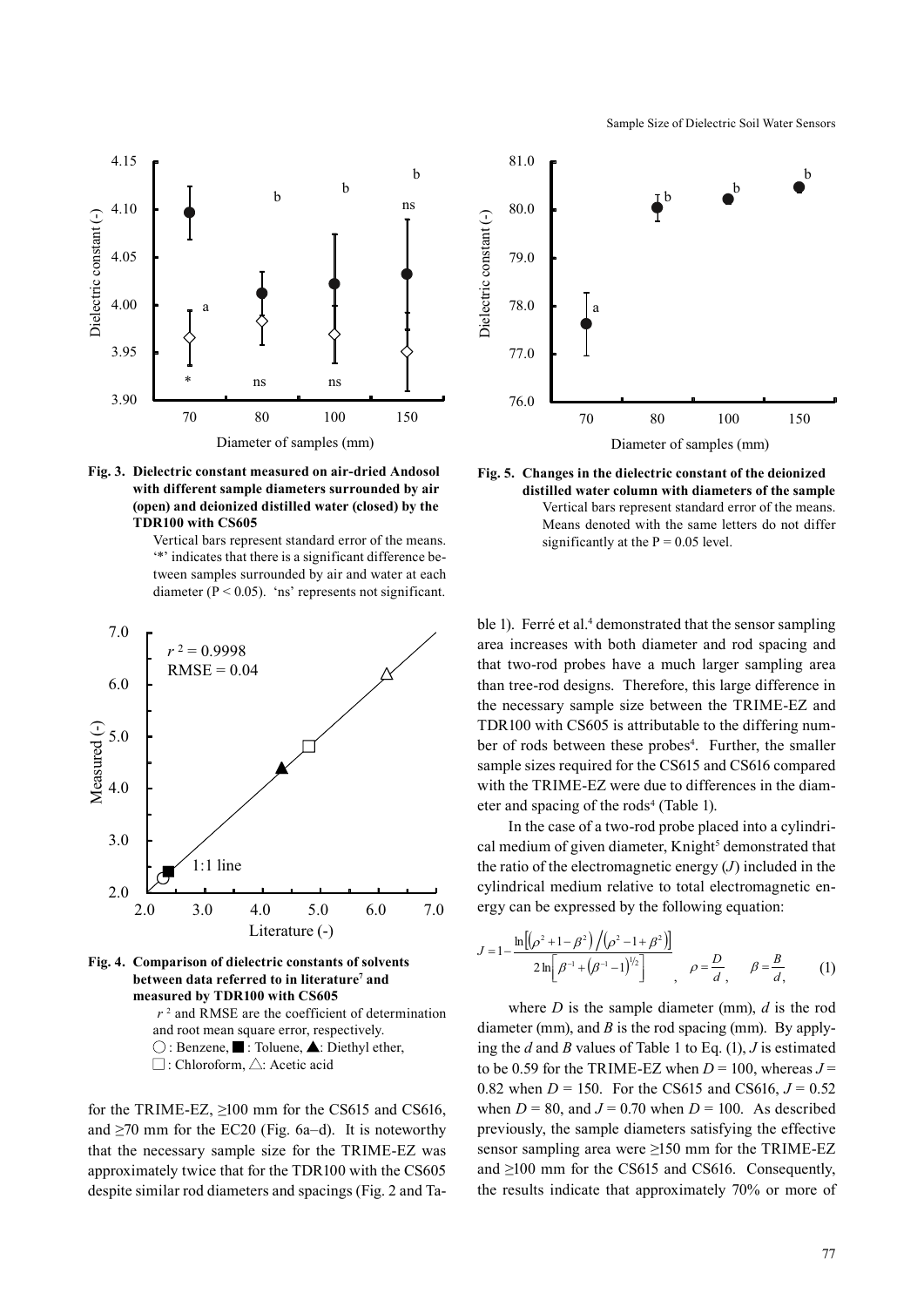S. Suzuki, T. Hirota & Y. Iwata





Vertical bars represent standard error of the mean. '\*' indicates that there is a significant difference between samples surrounded by air and water at each diameter ( $P < 0.05$ ). 'ns' represents not significant.

the electromagnetic energy must be included within the cylindrical soil sample if the effective sampling area of these two-rod probe sensors is to be included within the sample. Since the effective sensor sampling area of different probe designs depends on the distribution of electromagnetic energy4 , the results of the current experiment and this assessment of two-rod probe sensors suggest that the sample sizes used for the TDR100 with CS605 and EC20 also need to contain >70% of the electromagnetic energy. The sensor sampling areas are independent of the magnitude of the soil dielectric constant, provided that the dielectric constant is distributed homogeneously around the probe9 . Figs. 3 and 5 indicate that the effective sensor sampling area was the same for both cases of the columns filled with air-dried soil ( $\varepsilon$  = 4) and with water ( $\varepsilon$  = 80.4). Therefore, it is argued that the results of the current study are independent of soil type and soil water content.

# **Conclusion**

In the current study, appropriate soil sample sizes for TDR systems (TDR100 with CS605 and TRIME-EZ), WCR systems (CS615 and CS616), and an ECH2O (EC20) were examined experimentally by measuring airdried soil, first when surrounded by air and then by wa-